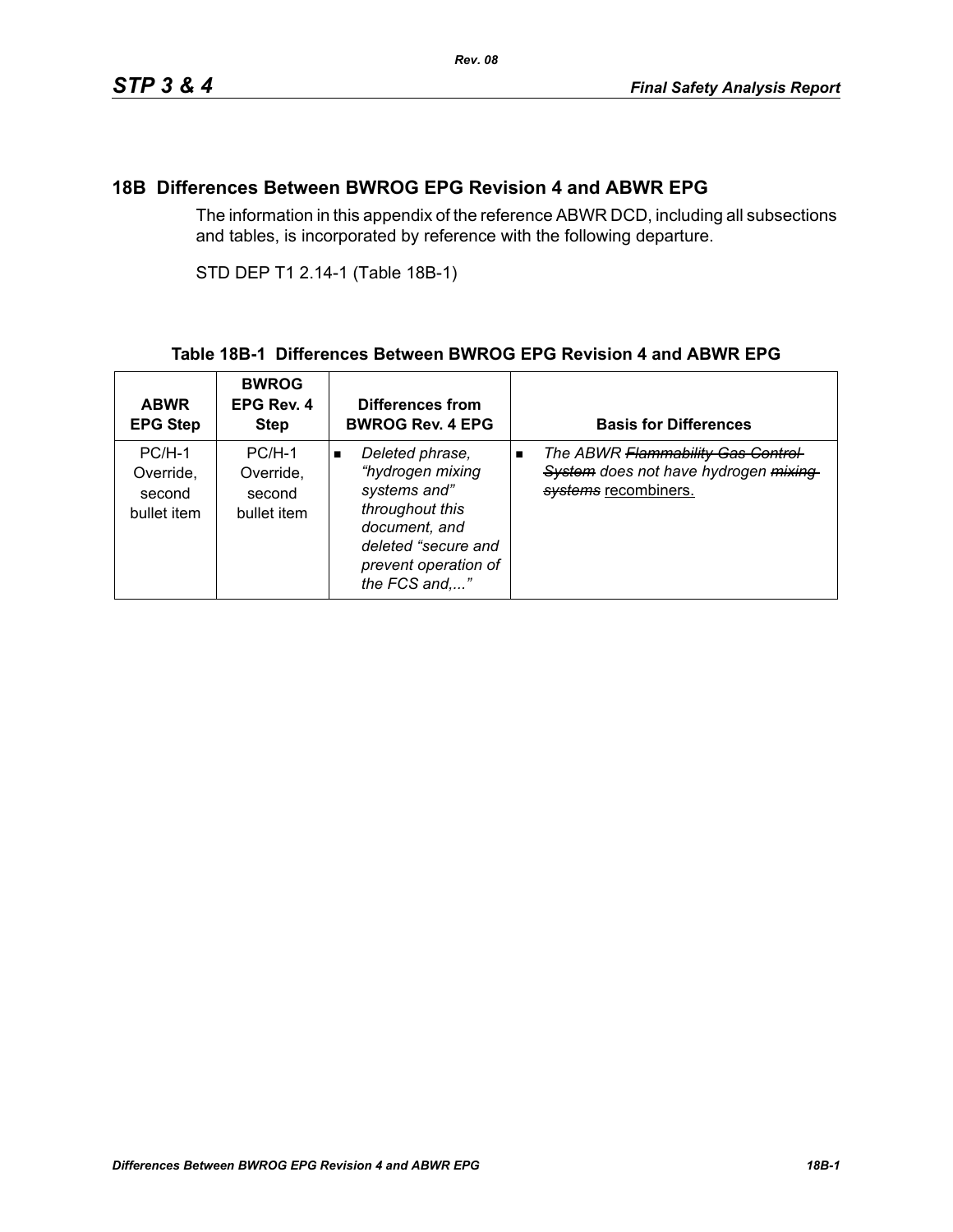| <b>ABWR</b><br><b>EPG Step</b> | <b>BWROG</b><br><b>EPG Rev. 4</b><br><b>Step</b> | <b>Differences from</b><br><b>BWROG Rev. 4 EPG</b>                                                                                                                      | <b>Basis for Differences</b>                                                                                                                                                                                                                                                                                                                                                                                                                                                                                                                                                                                                                                                                                                                                                                                                                              |
|--------------------------------|--------------------------------------------------|-------------------------------------------------------------------------------------------------------------------------------------------------------------------------|-----------------------------------------------------------------------------------------------------------------------------------------------------------------------------------------------------------------------------------------------------------------------------------------------------------------------------------------------------------------------------------------------------------------------------------------------------------------------------------------------------------------------------------------------------------------------------------------------------------------------------------------------------------------------------------------------------------------------------------------------------------------------------------------------------------------------------------------------------------|
| PC/H-1.1<br>to 1.2<br>Override | PC/H-1.1<br>to 1.2<br>Override                   | Added instruction to<br>$\blacksquare$<br>isolate containment<br>venting if<br>containment<br>pressure exceeds<br>the design pressure<br>of SGTS and<br>RBHVAC Systems. | Containment venting at relatively low<br>$\blacksquare$<br>containment pressure is permitted only if<br>containment pressure is less than the<br>design pressure of these "soft vent"<br>systems (RBHVAC, SGTS) to preclude<br>structural damage to these system<br>equipment. The vent path is automatically<br>isolated on high containment pressure.<br>Bypassing this isolation interlock and<br>opening the vent path for venting and<br>purging will defeat the purpose of the<br>rupture disks. At such low hydrogen<br>concentration (0.1%), it is inappropriate to<br>bypass the high containment pressure<br>isolation and open the vent path which can<br>damage plant equipment that may be<br>needed later for post-accident recovery. If<br>hydrogen concentration reaches 0.5%, the<br>hydrogen recombiners are placed into-<br>operation. |
|                                |                                                  |                                                                                                                                                                         | In case there is a LOCA and ECCS is<br>available, boiling in the reactor is<br>suppressed by the injection of cold water<br>into the reactor, stopping hydrogen<br>generation by radiolysis. Even if the<br>containment is isolated on high pressure,<br>hydrogen concentration is expected to not<br>exceed 0.5%, precluding the need for vent<br>and purge.                                                                                                                                                                                                                                                                                                                                                                                                                                                                                             |
|                                |                                                  |                                                                                                                                                                         | If no pumps are available after a LOCA,<br>containment pressure will increase to a<br>pressure that will actuate the rupture disks<br>in about 24 hours, prior to reaching an<br>explosive mixture, assuming hydrogen-<br>recombiners are not available.                                                                                                                                                                                                                                                                                                                                                                                                                                                                                                                                                                                                  |
|                                |                                                  |                                                                                                                                                                         | In severe accident scenarios with core<br>damage, the containment vent paths will<br>be automatically isolated by a high<br>radiation signal. According to the BWROG<br>EPGs, venting at low hydrogen<br>concentration is not allowed in the<br>presence of high radiation.                                                                                                                                                                                                                                                                                                                                                                                                                                                                                                                                                                               |

### **Table 18B-1 Differences Between BWROG EPG Revision 4 and ABWR EPG (Continued)**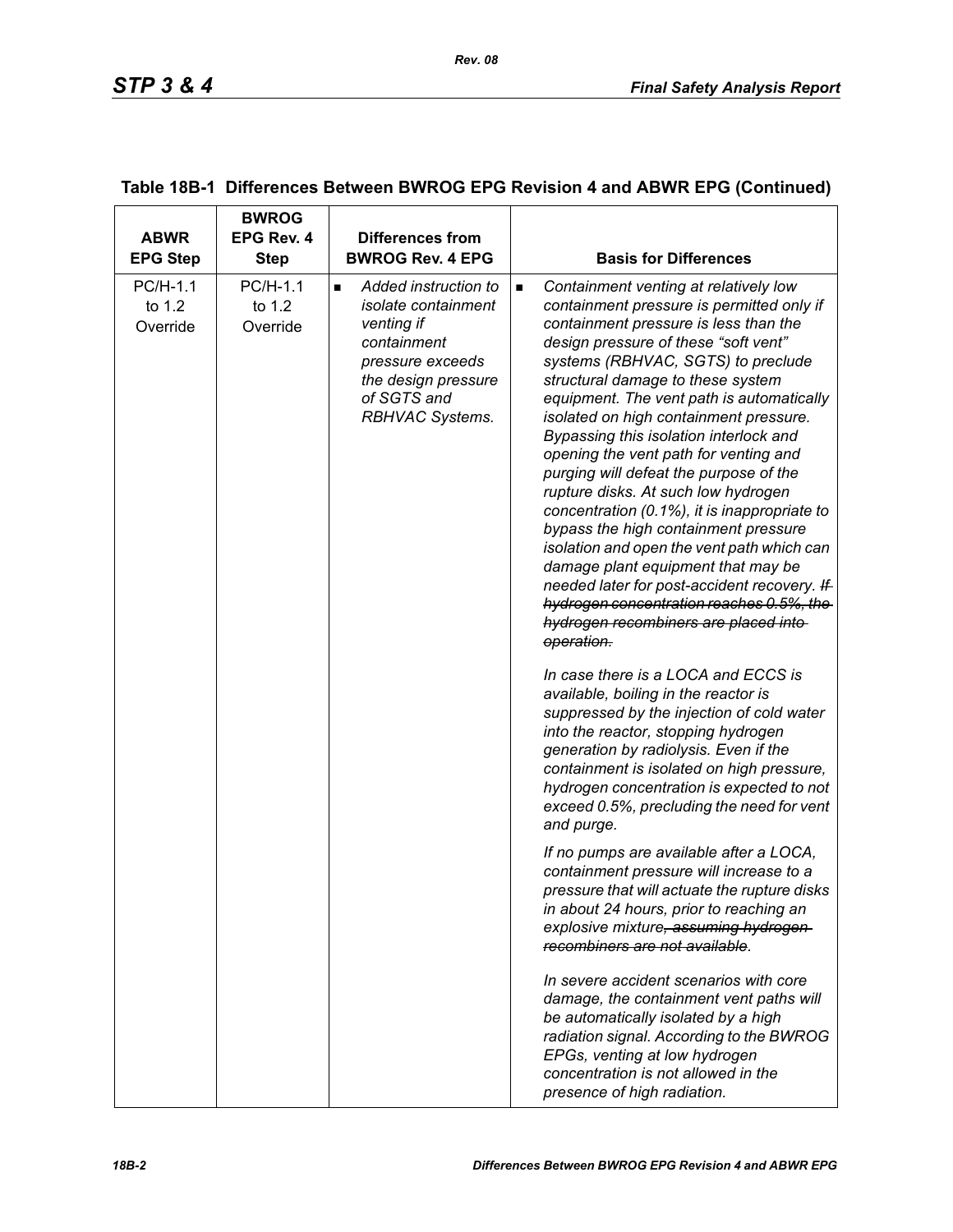| <b>ABWR</b><br><b>EPG Step</b> | <b>BWROG</b><br>EPG Rev. 4<br>Step | Differences from<br><b>BWROG Rev. 4 EPG</b>                                                                                                                                                                                                                                  | <b>Basis for Differences</b>                                                                                                                                                                                                                                                                                                                                                                                                                                                                                                                                                                                                                                                                         |
|--------------------------------|------------------------------------|------------------------------------------------------------------------------------------------------------------------------------------------------------------------------------------------------------------------------------------------------------------------------|------------------------------------------------------------------------------------------------------------------------------------------------------------------------------------------------------------------------------------------------------------------------------------------------------------------------------------------------------------------------------------------------------------------------------------------------------------------------------------------------------------------------------------------------------------------------------------------------------------------------------------------------------------------------------------------------------|
| PC/H-2.1                       | PC/H-2.1                           | Replaced phrase,<br>$\blacksquare$<br>"place hydrogen<br>recombiners in<br><del>service taking</del><br>suction directly on<br>the drywell and<br>operate the drywell<br>hydrogen mixing<br>system", with the<br>phrase, "place FCS<br><i>in service.</i> " Deleted<br>step. | <b>The Flammability Gas Control System-</b><br>$\blacksquare$<br>(FCS) is described in Setion 6.2.5. The<br>system equipment is located outside of the<br>drywell. It consists of two blowers that only<br>take suction on the drywell and two-<br>hydrogen recombiners. Flow is discharged<br>to the wetwell. An explict instrument to<br>take suction directly from the drywell is<br>redundant. Instruction is given to place the<br><u>FCS into service rather than to start the </u><br>hydrogen recombiners because in the<br>FCS, pushing the FCS Start control switch<br>will start the blower, heater, and<br>recombiner, and align valves. The ABWR<br>does not have hydrogen recombiners. |
|                                |                                    | Added phrase, "and<br>only if suppression<br>pool water level is<br>below [11.70-<br>m(elevation of the<br>suppression pool-to-<br>lower drywell vent)]",<br>as a condition for<br><i>initiating FCS.</i>                                                                    | When the recombiners discharge into the<br>$\blacksquare$<br>wetwell, the vacuum breakers open to<br>allow flow into the lower drywell, through<br>the suppression pool-to-lower drywell-<br>vents to the upper drywell. This flow path-<br>can only be established if the vents are not<br>covered by water.                                                                                                                                                                                                                                                                                                                                                                                        |
|                                |                                    | Added phrase, "enter   ■<br>[procedure<br>developed from the<br><b>RPV Control</b><br>Guideline] at [Step-<br>RC-1] and execute ti-<br>concurrently with this<br>procedure."                                                                                                 | Step RC-1 requires a reactor scram.<br>Scramming the reactor at this point will<br>make the depressurization (as required in<br>STep PC/H-4) transient less severe and is<br>consistent with the strategies in other-<br>sections of the Primary Containment<br>Control Guidelines.                                                                                                                                                                                                                                                                                                                                                                                                                  |
| <b>PC/H-2.2</b>                | <b>PC/H-2.2</b>                    | Replaced the<br>phrase, "secure any<br>hydrogen<br>recombiner taking<br>suction on the<br>drywell," with the<br>phrase, "secure FCS-<br>operation." Deleted<br>step.                                                                                                         | See basis for PC/H-2.1 above.<br>$\blacksquare$                                                                                                                                                                                                                                                                                                                                                                                                                                                                                                                                                                                                                                                      |

# **Table 18B-1 Differences Between BWROG EPG Revision 4 and ABWR EPG (Continued)**